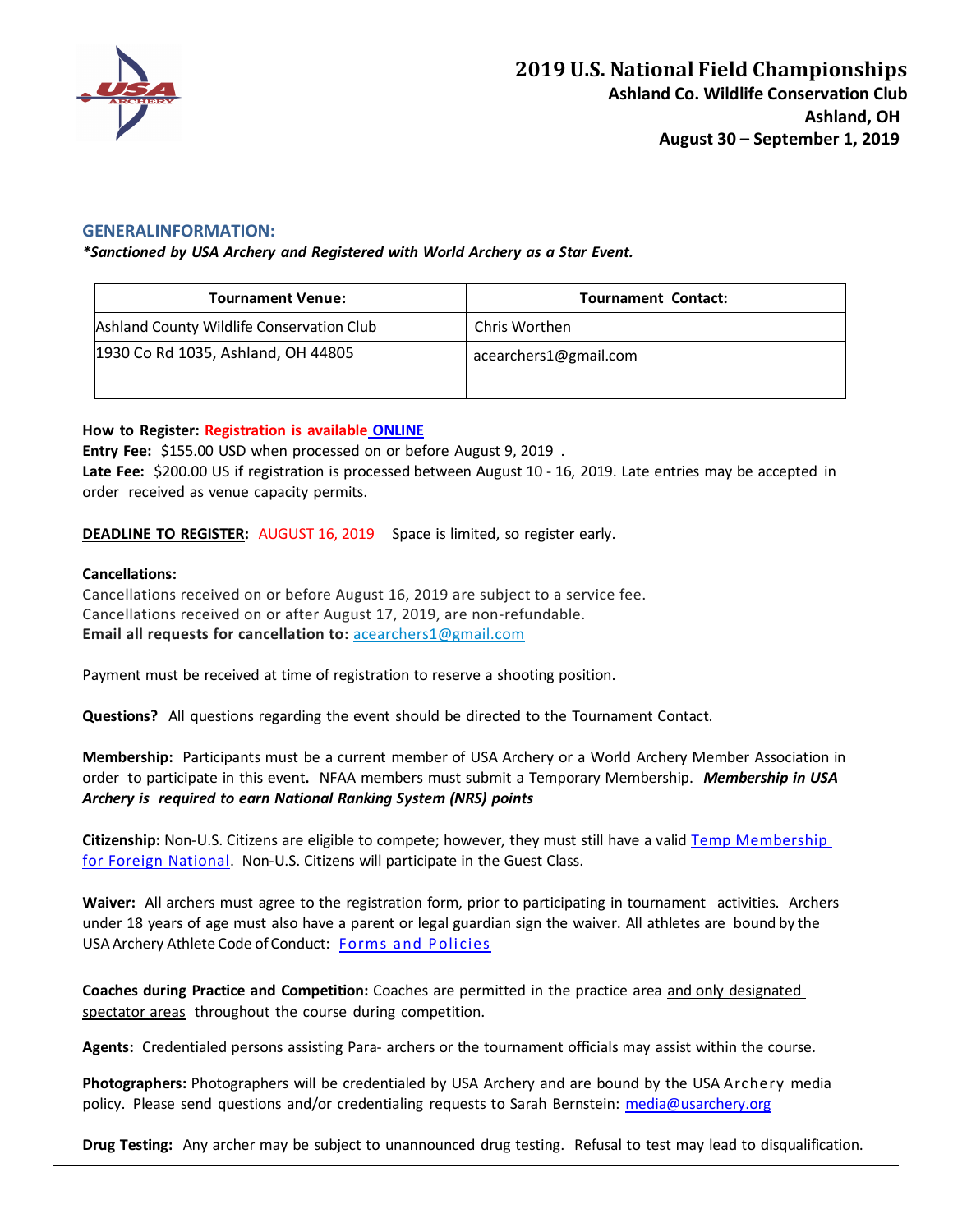**Food on Site:** A concession stand will be available during both days of competition.

**Practice Venue:** A practice area will be available on---site however this will only be open during designated practice times on competition days.

# **COMPETITIONFORMAT ANDRULES:**

| Friday, August 30   | Check-in/Equipment Inspection/Practice on practice field |  |
|---------------------|----------------------------------------------------------|--|
| Saturday, August 31 | 24 targets Unmarked                                      |  |
| Sunday, September 1 | 24 targets Marked                                        |  |
|                     | U.S. National Field Awards                               |  |

#### **AGE CLASSIFICATIONS** –

Participants may compete as a "Bowman" through the calendar year of their  $12<sup>th</sup>$  birthday. Participants may compete as a "Cub" through the calendar year of their  $14<sup>th</sup>$  birthday. Participants may compete as a "Cadet" through the calendar year of their  $17<sup>th</sup>$  birthday. Participants may compete as a "Junior" through the calendar year of their 20<sup>th</sup> birthday. Participants may compete as a "Senior" at any age and beginning in the calendar year of their 21<sup>st</sup> birthday. Participants may compete as a "Master" beginning in the calendar year of their 50<sup>th</sup> birthdav.

**COMPLETE REGISTRATION FORMS AND PAYMENT** – An archer will not be considered a registered participant unless the registration form, waiver and payment have been processed

## **WORLD ARCHERY FIELD RULES:**

For more information, please refer to World Archery Rule Books 2 and 4. http://worldarchery.org/Rules

#### **THE FIELDARCHERYROUNDS**

The Field Archery Rounds may be shot by the Barebow, Recurve and Compound Divisions, in separate divisions.

Unmarked (unknown) distances, from 5 to 55 meters, depending on the division

Marked (known) distances, from 5 to 60 meters, depending on the division

The archer needs to plan and experiment with clothing and equipment in order to be prepared for "everything" as he/she has to carry everything with him/her.

## **TRANSPORTATION**

All transportation is the responsibility of the participant. Tournament accepts no liability for damage or injury by vehicles/drivers for any ground transportation related to the tournament.

## **AIRPORT INFORMATION**

United Airlines: Discounts may be available to USA Archery members. Pleasecallthe USOC Help Desk at1-800-841-0460